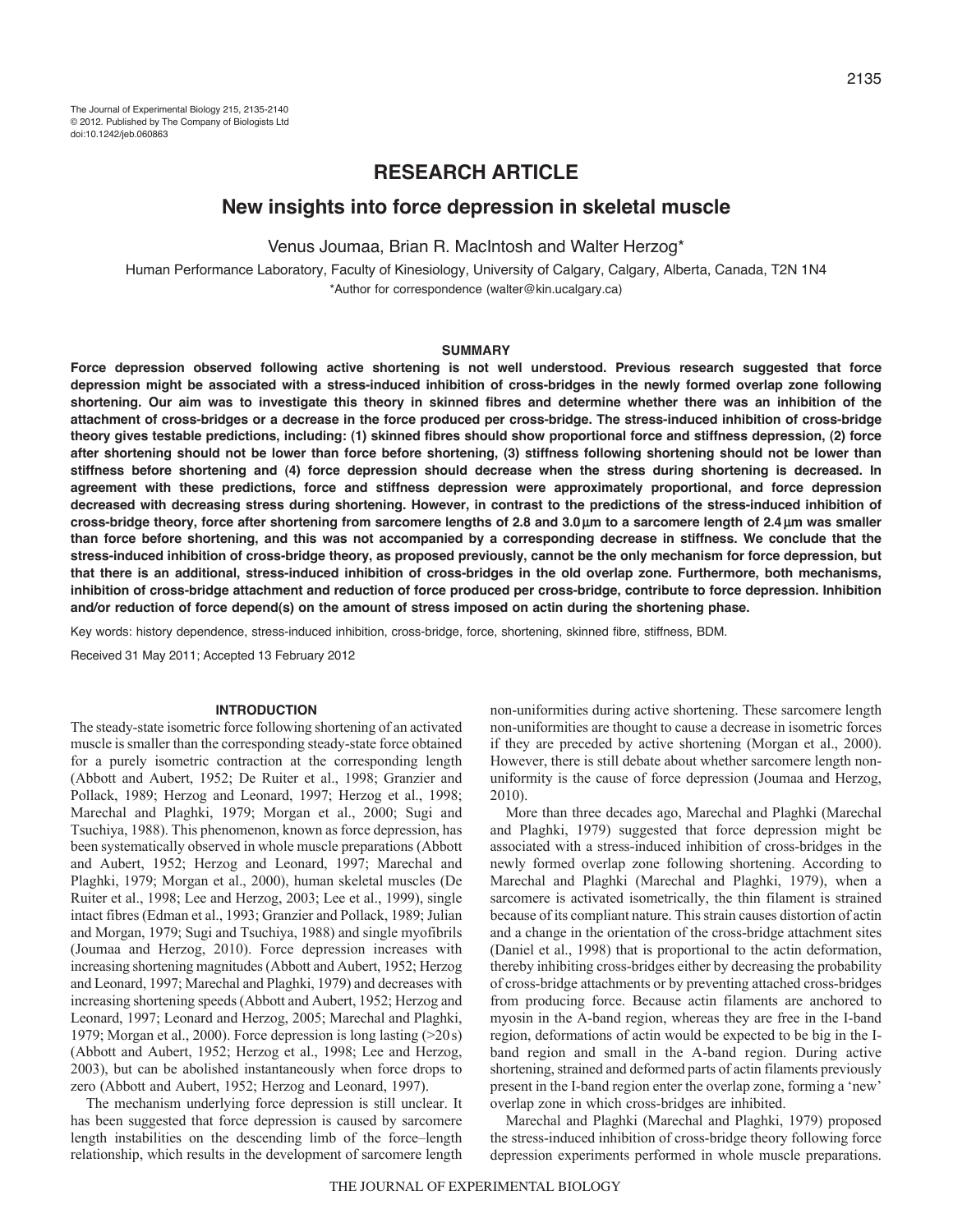## 2136 The Journal of Experimental Biology 215 (12)

However, experiments at the whole-muscle level cannot provide more than a rough glimpse at a mechanism that is occurring at the sarcomere level. In their experiments, sarcomere lengths could not be measured, and force is a combination of active and passive structures that are arranged in series and in parallel in the muscle, and therefore their force cannot be directly attributed to sarcomeres. Attempts at testing the validity and limitations of the stress-induced inhibition of cross-bridge theory in a preparation where sarcomere lengths could be measured and force could reflect what is occurring at the sarcomere level have never been made. Therefore, the aim of this study was to investigate the stress-induced inhibition of crossbridge theory in skinned fibres. In skinned fibres, sarcomere lengths can be measured readily, and force measured at the end of the fibre is the force produced only by sarcomeres inside the fibre as the connective tissue surrounding fibres is eliminated. Furthermore, we wanted to determine whether there was an inhibition of the attachment of cross-bridges or a reduction of the force produced per cross-bridge. It has been shown that stiffness can be used as a measure of the percentage of attached cross-bridges (Ford et al., 1981); therefore, stiffness was measured in all reference contractions and the corresponding test contractions.

If the stress-induced inhibition of cross-bridges was the origin of force depression, and if there was an inhibition of the attachment of cross-bridges rather than a reduction of the force produced per cross-bridge, the following predictions should hold: (1) skinned fibres should show proportional force and stiffness depression; (2) because the inhibition of cross-bridges only occurs in the newly formed overlap zone, force after shortening should not be lower than force before shortening; (3) stiffness following shortening should not be lower than stiffness before shortening; and (4) because actin deformation is stress dependent, force depression should decrease when the stress during shortening is decreased.

## **MATERIALS AND METHODS Skinned fibre preparation**

New Zealand white rabbits [*Oryctolagus cuniculus* (Linnaeus 1758]) were euthanized by an intravenous injection of 1ml of a pentobarbital solution  $(240 \text{ mg} \text{m} \text{m}^{-1})$ , a protocol approved by the University of Calgary's Animal Care and Ethics Committee. Strips of psoas muscle were dissected, tied to small wooden sticks and stored in a skinning solution for 12h at 4°C, then in a skinningglycerol (50:50) solution at –20°C for 2weeks (Mounier et al., 1989).

On the day of the experiments, a single fibre segment  $(\sim 1.5-2 \text{ mm})$ length) was dissected from the skinned muscle biopsy using a binocular microscope and transferred to an experimental glass chamber containing the relaxing solution. One end of the fibre was glued to the hook of a length controller and the other end to the hook of a force transducer (Aurora Scientific Inc., Model 400A, Aurora, ON, Canada), allowing control of length and force measurements, respectively. Sarcomere lengths were measured using optical diffraction of a He-Ne laser beam. All experiments were performed at ~22°C.

## **Mechanical tests**

Force and stiffness depression in comparison to the purely isometric contraction, and the decrease in force and stiffness in comparison to force and stiffness before shortening, were measured for four shortening magnitudes, from initial average sarcomere lengths of 2.8, 3.0, 3.2 and 3.6  $\mu$ m to an average sarcomere length of 2.4  $\mu$ m, performed at a speed of shortening of 0.05 fibre lengths s<sup>-1</sup>. The initial average sarcomere length before shortening is designed as  $L_{\text{S,i}}$ , which is  $2.8$ ,  $3.0$ ,  $3.2$  or  $3.6 \mu m$ . The final average sarcomere length after

shortening is constant  $(2.4 \mu m)$  and the shortening magnitudes are 0.4, 0.6, 0.8 and  $1.2 \mu m$ , respectively.

Twenty fibres were used in this study. For each shortening magnitude, the following protocol was performed. Fibres were set at an average sarcomere length of 2.4m. Fibres were then stretched passively to  $L_{\rm S,i}$  (2.8, 3.0, 3.2 or 3.6  $\mu$ m), held isometrically for 1 min, activated, shortened to an average sarcomere length of 2.4 um at a speed of shortening of 0.05 fibre lengths  $s^{-1}$ , held isometrically for 30s and then deactivated. A period of 5min rest was given to the fibres between tests. Fibres were then reactivated at the final average sarcomere length of 2.4  $\mu$ m in order to measure reference force. Stiffness was calculated during a quick stretch–release cycle of 0.2% fibre length at a speed of 1 fibre length  $s^{-1}$  performed before and after activation at *L*<sub>S,i</sub>, after active shortening to the average sarcomere length of  $2.4 \mu m$  and after reference contractions at  $2.4 \mu m$ .

Stiffness (instantaneous stiffness) was measured as the difference between the peak force reached after the quick stretch and the force before stretch divided by the amplitude of the stretch. Force and stiffness depression were defined as the difference between the steady-state isometric force and stiffness following active shortening and the purely isometric force and stiffness at  $2.4 \mu m$  sarcomere length. Force and stiffness decrease compared with the force and stiffness before shortening were defined as the difference between the steady-state isometric force and stiffness following shortening (at the short length,  $2.4 \mu m$ ) and the force and stiffness for the purely isometric contraction before shortening (at the longer length, *L*<sub>S,i</sub>).

To compare active force and stiffness at different sarcomere lengths (before shortening at sarcomere lengths ranging from 2.8 to 3.6 $\mu$ m and after shortening at a sarcomere length of 2.4 $\mu$ m), passive force and stiffness measured before activation were subtracted from the total force and stiffness measured after activation.

### **Experiments with 2,3-butanedione monoxime**

Force depression tests were performed on an additional 10 fibres exposed to 2,3-butanedione monoxime (BDM). BDM is thought to decrease active force by inhibiting the release of the inorganic phosphate in the cross-bridge cycle and therefore keeping crossbridges in pre-power stroke states (Herrmann et al., 1992). Because BDM decreases the active isometric force and the stress on fibres, these experiments were performed to test the effect of decreases in stress before and during shortening on force depression.

#### **Solutions**

We used the following three solutions to keep the fibres passive (relaxing solution), remove old fluid during fluid exchanges (washing solution) and activate fibres and induce contractions (activating solution): (1) skinning or relaxing solution (in mmol<sup>1-1</sup>): potassium propionate (170), magnesium acetate (2.5), MOPS (20),  $K<sub>2</sub>EGTA$  (5) and ATP (2.5), pH7.0; (2) washing solution (in mmol $l^{-1}$ ): potassium propionate (185), magnesium acetate (2.5), MOPS (10) and ATP (2.5), pH7.0; and (3) activating solution (in mmol<sup> $1^{-1}$ </sup>): potassium propionate (170), magnesium acetate (2.5), MOPS (10), ATP (2.5) and free  $Ca^{2+}$  buffered with EGTA (CaEGTA and  $K_2$ EGTA were mixed to obtain the pCa value of 4.2), pH 7.0.

## **RESULTS**

Shortening produced force depression (Figs1, 2, Tables1, 2) in all fibres for all shortening magnitudes. The mean (±s.e.m.) force depression was 27.7±3.3, 40.5±3.7, 50.7±4.0 and 70.1±3.7% after shortening from sarcomere lengths of 2.8, 3.0, 3.2 and  $3.6 \mu m$ , respectively, to an average sarcomere length of  $2.4 \mu m$ .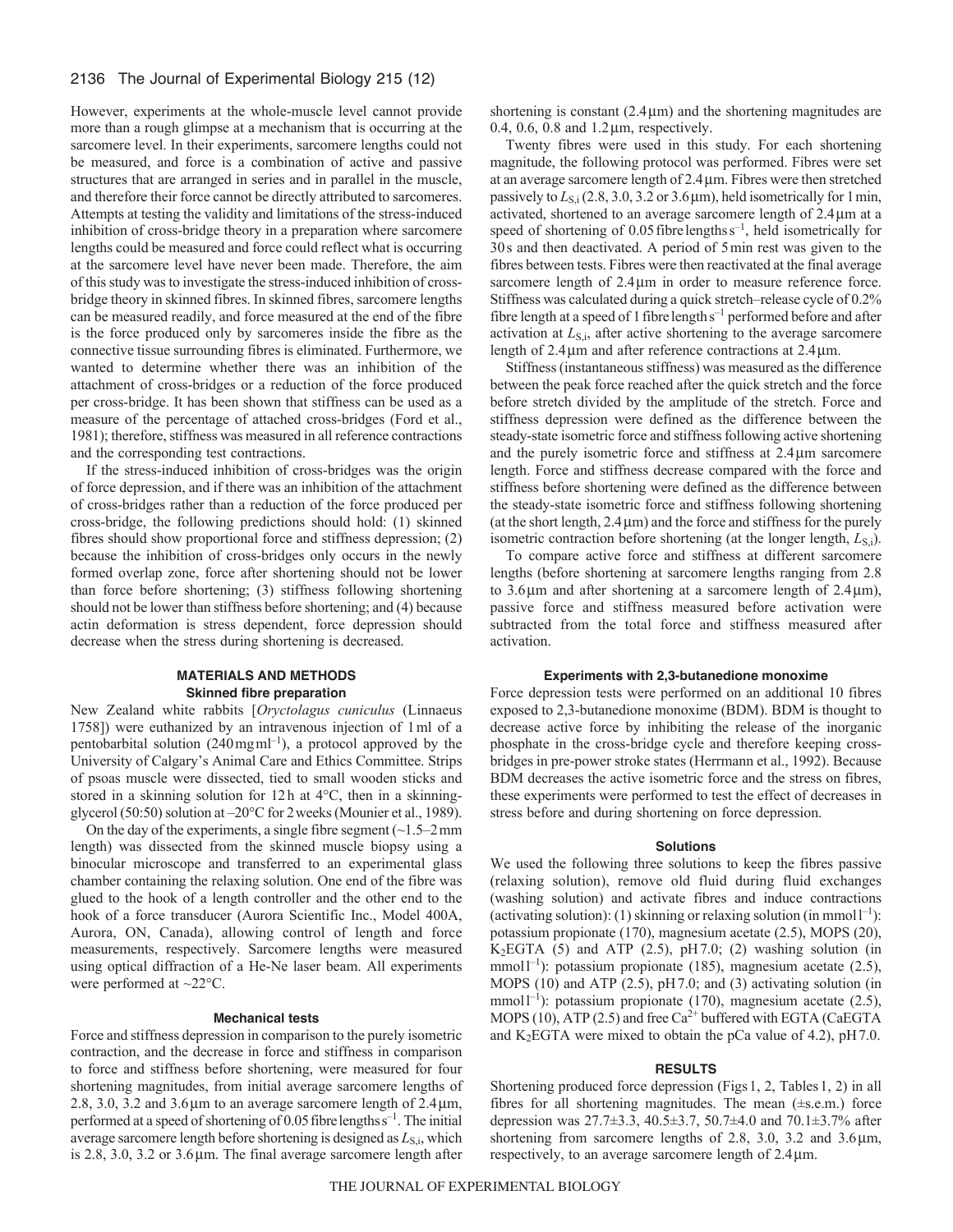

Fig. 1. Typical fibre response when stretched passively from an average sarcomere length of 2.4 µm to an average sarcomere length of 2.8 µm, activated, then shortened to an average sarcomere length of 2.4 µm, deactivated and then activated again. Note that the force after active shortening is smaller than the purely isometric force at the same (final) length and the (initial) length preceding shortening. Arrows from left to right along the time axis indicate the time of passive stretching, activation (initial length=2.8  $\mu$ m), deactivation (relaxation; final length=2.4  $\mu$ m) and re-activation at the final length (2.4  $\mu$ m). A fibre was activated by adding first a washing solution (free of EGTA and calcium) and then an activating solution (with high concentration of calcium). The noise on the graph indicates the time when the solution was changed. The sudden change in force observed after passive stretching (barely visible), activation at 2.8 um, shortening to 2.4 um and activation at 2.4 um indicates the stretch–shortening cycle performed to measure stiffness.

Stiffness depression was observed in all fibres (Table2, Fig.2) and was correlated with the amount of force depression (Fig.3).

In contrast to the predictions of the stress-induced inhibition of cross-bridge theory, force after shortening from average sarcomere lengths of 2.8 and  $3.0 \mu$ m to an average sarcomere length of  $2.4 \mu$ m was smaller than force before shortening (Fig.1, Tables1, 2). However, shortening from sarcomere lengths of  $3.2$  and  $3.6 \mu m$ resulted in forces that were greater than the forces for the purely isometric contractions at the initial length.

Stiffness following shortening was not changed compared with stiffness before shortening when the initial sarcomere lengths were  $2.8$  and  $3.0 \mu$ m, and was increased when the initial sarcomere lengths were  $3.2$  and  $3.6 \mu m$  (Tables 1, 2).

The application of BDM led to an expected decrease in isometric reference force (at a sarcomere length of  $2.4 \mu m$ ) of  $32.4 \pm 3.2\%$ . Force depression for the BDM conditions existed for all shortening magnitudes but was consistently less than that for the shortening trials without BDM (Fig.4). In the presence of BDM, force and stiffness decrease compared with force and stiffness before shortening were less than the decreases observed without BDM (Fig.5).

### **DISCUSSION**

The aim of this study was to investigate specific predictions on the mechanisms of force depression based on the stress-induced inhibition of cross-bridge theory (Marechal and Plaghki, 1979) in skinned fibres. Furthermore, we wanted to determine whether there was an inhibition of the attachment of cross-bridges or a reduction in the force produced per cross-bridge following active shortening in skinned fibres. The stress-induced inhibition of cross-bridge theory is based on the idea that when a sarcomere is activated, there is a stress-induced distortion of the thin filament in the I-band region of the sarcomere and possibly a change in the orientation of the cross-bridge attachment sites (Daniel et al., 1998; Marechal and Plaghki, 1979). During active shortening, strained and deformed parts of the actin filament enter the overlap zone, forming a new overlap zone in which the cross-bridges are inhibited either by decreasing the probability of cross-bridge attachments or by preventing attached cross-bridges from producing normal force. The stress-induced inhibition of cross-bridge theory gives testable predictions, many of which were supported by our results; however,



Fig. 2. Force (A) and stiffness (B) normalized to force and stiffness measured for the purely isometric contraction performed at a sarcomere length of  $2.4 \mu m$  (values are means  $\pm$  s.e.m.). Diamonds, squares, triangles and circles represent force and stiffness before (closed symbols) and after shortening (open symbols, depressed state at the sarcomere length of  $2.4 \,\mu$ m) from sarcomere lengths of 2.8, 3.0, 3.2 and 3.6  $\mu$ m, respectively.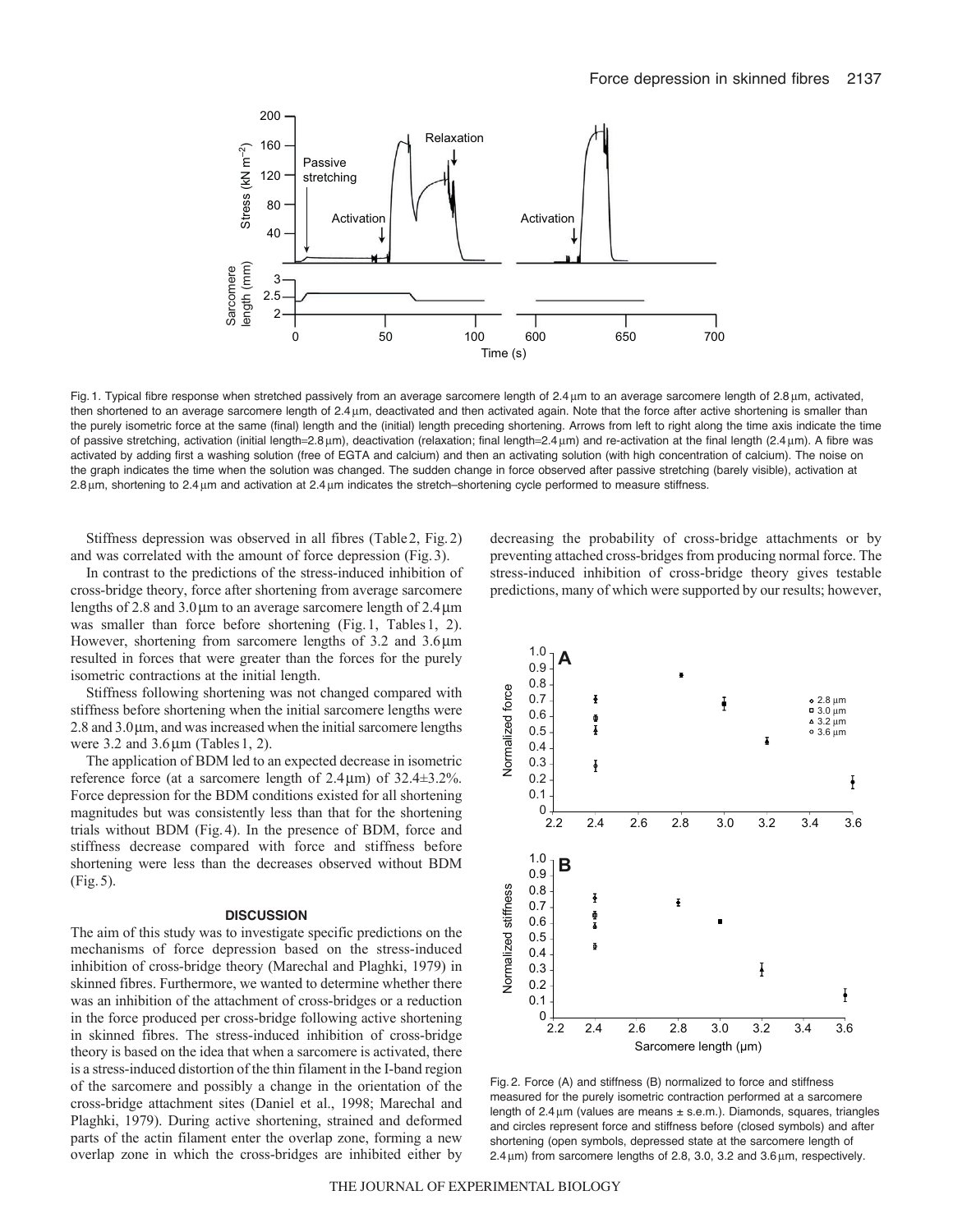# 2138 The Journal of Experimental Biology 215 (12)

| Initial sarcomere<br>length $(\mu m)$ | Before shortening              |                                     | After shortening to $2.4 \mu m$ |                                   | Reference contraction at 2.4 um |                                   |
|---------------------------------------|--------------------------------|-------------------------------------|---------------------------------|-----------------------------------|---------------------------------|-----------------------------------|
|                                       | <b>Stress</b><br>$(kN m^{-2})$ | <b>Stiffness</b><br>$(mNmm^{-1})$   | <b>Stress</b><br>$(kN m^{-2})$  | <b>Stiffness</b><br>$(mNmm^{-1})$ | <b>Stress</b><br>$(kN m^{-2})$  | <b>Stiffness</b><br>$(mNmm^{-1})$ |
| 2.8                                   | $161 + 4*$                     | $14.6 \pm 1.1$                      | $134+7$                         | $15.2 \pm 1.2$                    | $188 + 5*$                      | $20.0+2.0*$                       |
| 3.0                                   | $124 + 5*$                     | $11.0 + 1.0$                        | $110 + 6$                       | $12.2 + 1.1$                      | $180+4*$                        | $18.3 + 2.1*$                     |
| 3.2                                   | $90+2*$                        | $6.7 \pm 0.6^*$                     | $102 + 5$                       | $10.6 + 0.9$                      | $191 + 6*$                      | $19.3 \pm 1.4*$                   |
| 3.6                                   | $46 + 3*$                      | $3.2 \pm 0.3^*$                     | $64 + 4$                        | $8.0 + 0.9$                       | $189 + 4*$                      | $18.6 \pm 2.5^*$                  |
| $\cdots$                              | .                              | $\cdot$ $\cdot$ $\cdot$<br>$\cdots$ | .<br>$\sim$                     | .                                 |                                 | $\cdots$                          |

Table1. Stress and stiffness before and after shortening and after reference contraction

Values are means  $\pm$  s.e.m. Asterisks indicate a significant difference in stress or stiffness before shortening and in reference contractions compared with after shortening (Wilcoxon test, *P*<0.05).

the prediction that force after shortening should not be lower than force before shortening was rejected. This implies that the inhibition of cross-bridges in the newly formed overlap zone alone cannot explain all of the observed force depression.

All skinned fibres showed force depression, which increased with increasing shortening magnitudes, thereby confirming results in human muscle (De Ruiter et al., 1998; Lee and Herzog, 2003; Rousanoglou et al., 2007), whole isolated muscle (Abbott and Aubert, 1952; Herzog and Leonard, 1997; Marechal and Plaghki, 1979; Meijer et al., 1998; Morgan et al., 2000) and single fibre preparations (Granzier and Pollack, 1989; Sugi and Tsuchiya, 1988). As skinned fibres are formed of myofibrils arranged in parallel and in series, we suggest that mechanisms occurring within myofibrils and in particular within sarcomeres likely contribute to force depression. It has been assumed that stiffness is related to the number of attached cross-bridges (Ford et al., 1981). However, stiffness is also associated with the compliance of actin, myosin and titin (Goldman and Huxley, 1994; Horowits et al., 1986; Kojima et al., 1994). If we assume that actin, myosin and titin compliance is approximately similar for the experimental and reference conditions (at a given length), we can infer that the decrease in stiffness observed in this study at the sarcomere length of  $2.4 \mu m$  is likely associated with a reduction in the proportion of attached crossbridges. Therefore, it appears that force depression is likely associated with an inhibition of cross-bridge attachments. Similar decreases in stiffness following active muscle shortening were observed by Sugi and Tsuchiya (Sugi and Tsuchiya, 1988) in single fibres, and by Lee and Herzog (Lee and Herzog, 2003) in human adductor pollicis.

Shortening from average sarcomere lengths of  $2.8$  and  $3.0 \mu m$  to 2.4 µm produced a decrease in force compared with the isometric forces before shortening. This decrease in force was not in accordance with the predictions of the stress-induced inhibition of cross-bridge theory, which requires that force after shortening is equal to or greater than the force before shortening. However, we

may speculate that inhibition of cross-bridges occurs in the entire actin–myosin overlap zone and not only in the newly formed overlap zone as proposed by Marechal and Plagkhi (Marechal and Plagkhi, 1979). Because this force decrease was not accompanied by a corresponding decrease in stiffness, and because strongly and weakly bound cross-bridges are assumed to contribute equally to stiffness (Forcinito et al., 1997; Forcinito et al., 1998; Huxley, 1957; Huxley and Simmons, 1971), we can infer that a shortening-induced transformation of cross-bridges from strongly to weakly bound states contributed to the observed force depression. Furthermore, forces following shortening from initial sarcomere lengths of 3.2 and  $3.6 \mu m$  were slightly greater than the isometric forces prior to shortening whereas the corresponding stiffness values were substantially greater (Table1), suggesting that the proportion of force-producing (strongly bound) *versus* non-force-producing (weakly bound) cross-bridges was decreased following fibre shortening.

We may speculate that inhibition of cross-bridge attachment, or confinement to the weakly bound state, depends on the amount of stress in the sarcomere and the associated deformation of actin. It seems that inhibition of cross-bridges following active shortening is associated with high stresses on actin and great deformation, whereas transformation to weakly bound states is caused by small stresses. The difference in forces following shortening compared with the isometric forces before shortening for short and long initial sarcomere lengths could be explained according to this hypothesis. Force following shortening was significantly lower than force before shortening for initial sarcomere lengths of  $2.8$  and  $3.0 \mu$ m, but not for initial sarcomere lengths of  $3.2$  and  $3.6 \mu$ m. In fact, the shorter the initial sarcomere length, the higher the force decrease compared with force before shortening (Tables 1, 2). Activation at a sarcomere length of  $2.8 \mu m$  is associated with a large force (approximately  $80\%$  of the force produced at the plateau region of the force–length relationship) and a large stress; therefore, it is thought that actin

Table2. Percentage of force and stiffness depression and decrease

| Initial sarcomere length (um) | Force depression (%) | Stiffness depression (%) | Force decrease (%) | Stiffness decrease (%)           |
|-------------------------------|----------------------|--------------------------|--------------------|----------------------------------|
| 2.8                           | $27.7 \pm 3.3^*$     | $25.4 \pm 3.9^*$         | $17.7 + 2.1*$      | $-3.6+4.26^{\#}$                 |
| 3.0                           | $40.5 \pm 3.6^*$     | $34\pm4.3*$              | $12.9 + 4.7*$      | $-10.1 \pm 10.9^{\#}$            |
| 3.2                           | $50.7 + 4.0*$        | $43.4 + 4.1*$            | $-16.5 \pm 13.4^*$ | $-91.1 \pm 26.4$ **              |
| 3.6                           | $70.8 \pm 3.7^*$     | $60.0 + 2.6*$            | $-44.7 \pm 16.0^*$ | $-167.8 \pm 35.7$ <sup>*,#</sup> |

Force and stiffness depression percentages were defined as the difference between the steady-state isometric force and stiffness following active shortening and the purely isometric force and stiffness at 2.4 µm sarcomere length, divided by the purely isometric force and stiffness at 2.4 µm sarcomere length. Force and stiffness decreases were defined as the difference between the steady-state isometric force and stiffness before active shortening and the force and stiffness obtained after shortening to 2.4 µm sarcomere length, divided by the force and stiffness before shortening.

\*, A significant change in force or stiffness relative to the force and stiffness, respectively, for the purely isometric contractions at the final length (second and third columns) and the initial length (last two columns); #, a significant difference between force decrease and stiffness decrease (Wilcoxon test, *P*<0.05 length).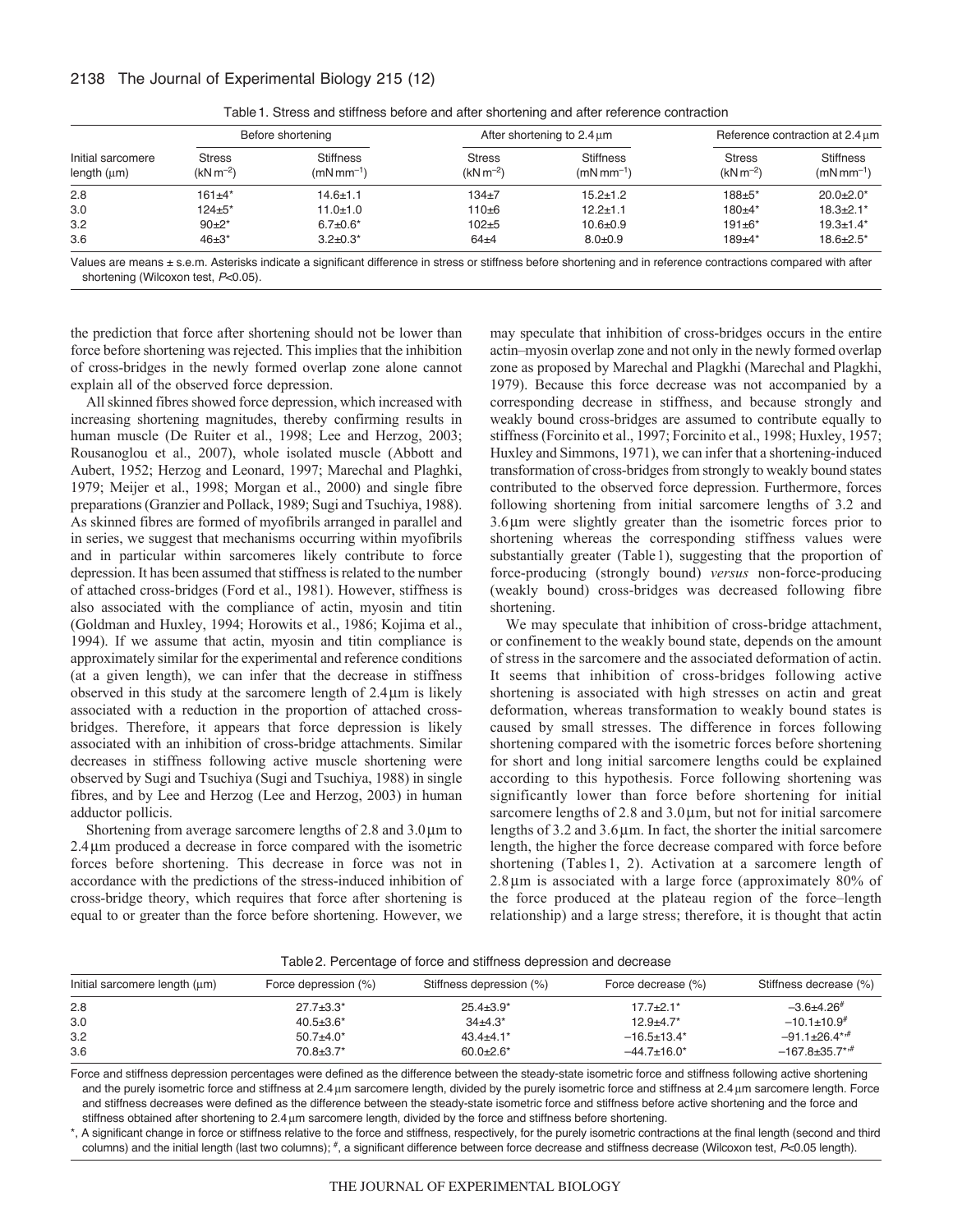

Fig. 3. Force depression as a function of stiffness depression after shortening from sarcomere lengths of 2.8, 3.0, 3.2 and  $3.6 \mu m$  to a sarcomere length of 2.4 µm. There is a significant correlation ( $P<0.05$ ) between force and stiffness depression across all shortening magnitudes (slope=1.1). Diamonds, squares, triangles and circles represent shortenings from sarcomere lengths of 2.8, 3.0, 3.2 and  $3.6 \,\mathrm{µm}$ , respectively.

filaments are deformed to a great extent in the I-band region and little in the A-band region (Daniel et al., 1998). Following shortening, most cross-bridge attachments would be expected to be inhibited in the newly formed overlap zone, and some crossbridges would be expected to be transformed into weakly bound states in the old overlap zone, resulting in smaller forces after shortening than force before shortening, while stiffness remains essentially unchanged. In contrast, activation at  $3.6 \mu m$  is associated with a small force (approximately 18% of the force produced at the plateau of the force–length relationship) and a low stress. Therefore, actin deformations would be expected to be small, thereby causing small inhibitions of cross-bridge attachments, and thus the loss of force owing to inhibition would be more than offset by the gain of force owing to increasing myofilament overlap. Consequently, force would be higher after shortening than the isometric force at the long initial length.

Experiments with the cross-bridge inhibitor BDM confirmed that force depression is stress dependent. BDM decreased active force and stress during shortening and, as a result, force depression



Fig. 4. Mean (±s.e.m.) force depression in the absence (black) and presence (grey) of 2,3-butanedione monoxime (BDM). Force depression is significantly smaller in the presence of BDM compared with the normal conditions at all sarcomere lengths (Wilcoxon test, *P*<0.05). Sarcomere lengths (2.8, 3.0, 3.2 and  $3.6 \mu m$ ) represent the initial sarcomere length before active shortening to the final sarcomere length of  $2.4 \mu m$ .



Fig. 5. Mean (±s.e.m.) force decrease after shortening compared with force before shortening in the absence (black) and presence (grey) of BDM. The change in force observed in the presence of BDM is significant at all sarcomere lengths (Wilcoxon test, *P*<0.05). Sarcomere lengths (2.8, 3.0,  $3.2$  and  $3.6 \mu m$ ) represent the initial sarcomere length before active shortening to the final sarcomere length of  $2.4 \,\text{\textmu m}$ .

and the decrease in force relative to the isometric force at the initial length were decreased. In contrast, as it has been shown that titin's stiffness might increase in various experimental conditions (Labeit et al., 2003; Joumaa et al., 2008), we can speculate that titin's stiffness increases after active shortening and may thus explain the discrepancy between the decrease in force and stiffness observed after active shortening. However, because it is known that titin-based forces in rabbit psoas fibres only start coming into effect at average sarcomere lengths of approximately  $2.8\,\mu$ m (Bartoo et al., 1997; Joumaa et al., 2008) and because fibres here were shortened to an average sarcomere length of 2.4m, it is safe to assume that titin-based stiffness does not play a role at the fibre lengths tested in this study. Furthermore, although the increase in titin stiffness reported by Labeit et al. (Labeit et al., 2003) and Joumaa et al. (Joumaa et al., 2008) was small, enormous increases in titin stiffness would be required to compensate for the decrease in active stiffness observed in our study.

Another hypothesis that has been proposed to explain force depression has been the development of sarcomere length nonuniformities during active shortening on the descending limb of the force–length relationship (Edman et al., 1993; Julian and Morgan, 1979; Morgan et al., 2000). According to this hypothesis, sarcomeres are assumed to shorten by different amounts because of instability of sarcomere length and force on the descending limb of the force–length relationship (Hill, 1953). This non-uniform behaviour leads to a situation in which sarcomeres, after attaining force equilibrium, produce tension that is smaller than that produced at the corresponding length obtained during an isometric contraction, in which sarcomeres are assumed to be at relatively uniform lengths. However, there is still debate about whether sarcomere length non-uniformity is the cause of force depression (Joumaa and Herzog, 2010).

### **Conclusions**

We conclude that the stress-induced inhibition of cross-bridge theory, as proposed by Marechal and Plaghki (Marechal and Plaghki, 1979), explains most but not all of the force depression